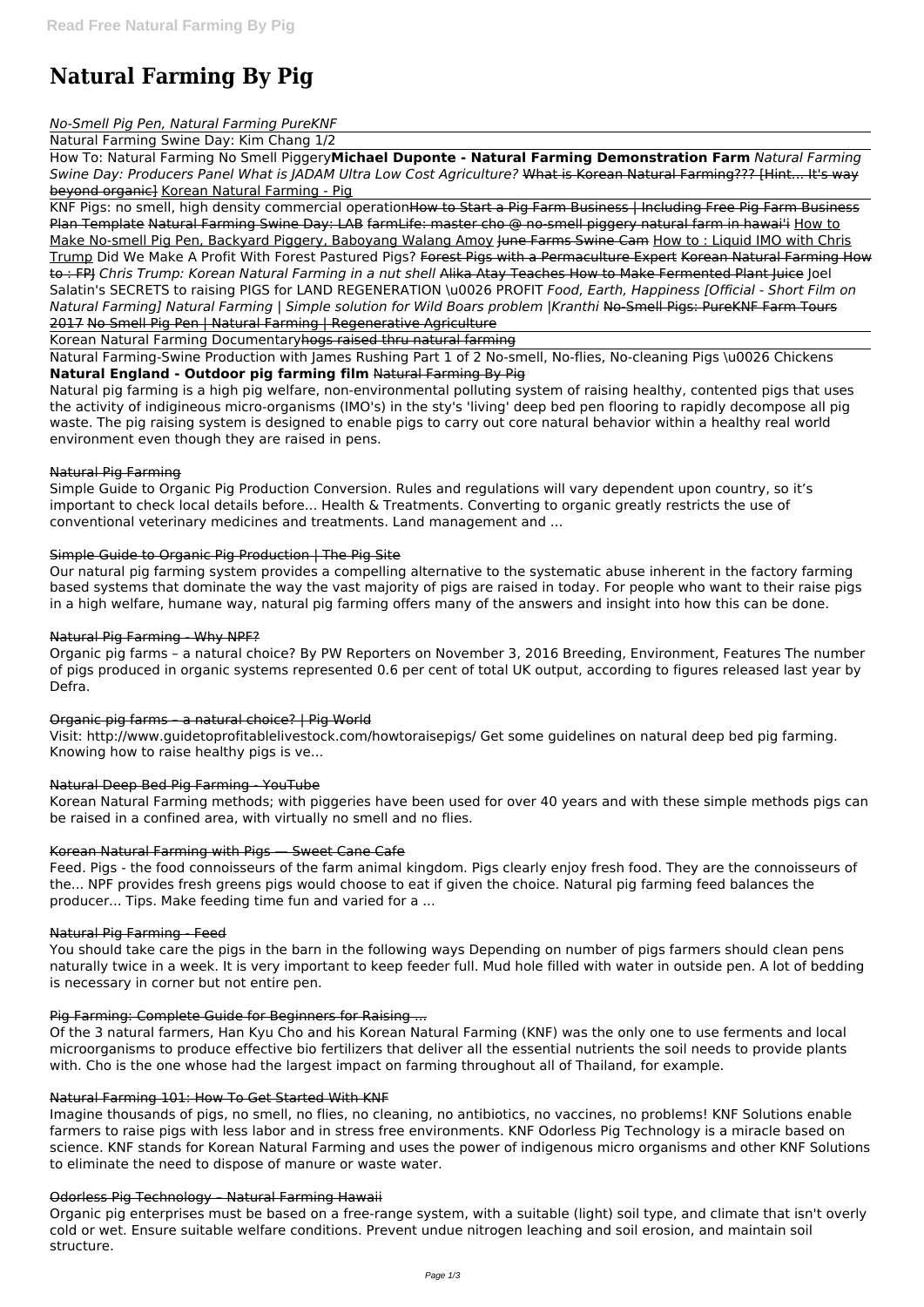### Organic Pig Production - SRUC

Pigs forage and root for food (a strong natural behaviour) and given the opportunity they eat a wide range of vegetables and animal products, including carrion (dead animals). Pigs mainly use their good senses of smell and hearing to explore their environment relying less on eyesight.

### Pigs - Pig farming & welfare - Free range pork

The natural family grouping of pigs is one that has 1 - 4 female sows with their offspring. Pig raising systems should raise pigs in small 'family' groups and should consider allowing female sows and offspring to live together. Keeping cool and skin care Pigs have no sweat glands apart from disc on snout.

### Natural Pig Farming - Natural pig behavior - 1

Natural farming is a philosophy of farming that works with nature and the natural world to raise livestock and crops in a profitable, high animal welfare, low environmental impact way. Natural Farming uses locally sourced natural materials instead of chemicals as its unique inputs.

### Origins - Natural Pig Farming

In order to follow Natural farming, increase the count of Earthworms on your farm. Earthworms feed on deeper soil, dead grass, rock, small stones, limestones, sand which had an abundance of nutrients. These get ground in the intestine of Earthworms and when they come up they cast.

### Natural Farming - Learn Natural Farming

Korean Natural Farming: Pig's in Korea. Easy To Make Notecard Portfolio/ DIY Stationery Set/ MAKE NOTECARDS AND STATIONERY AT HOME TODAY - Duration: 38:45. The Posh Paper Lady Recommended for you

### Korean Natural Farming - Pig

KNF Pigs: no smell, high density commercial operationHow to Start a Pig Farm Business | Including Free Pig Farm Business Plan Template Natural Farming Swine Day: LAB farmLife: master cho @ no-smell piggery natural farm in hawai'i How to Make No-smell Pig Pen, Backyard Piggery, Baboyang Walang Amoy June Farms Swine Cam How to: Liquid IMO with Chris Trump Did We Make A Profit With Forest Pastured Pigs? Forest Pigs with a Permaculture Expert Korean Natural Farming How to : FPJ *Chris Trump: Korean Natural Farming in a nut shell* Alika Atay Teaches How to Make Fermented Plant Juice Joel Salatin's SECRETS to raising PIGS for LAND REGENERATION \u0026 PROFIT *Food, Earth, Happiness [Official - Short Film on Natural Farming] Natural Farming | Simple solution for Wild Boars problem |Kranthi* No-Smell Pigs: PureKNF Farm Tours 2017 No Smell Pig Pen | Natural Farming | Regenerative Agriculture

Farm design in Organic Pig Farming To stop the disease from spreading, the natural barrier is one of the best methods. Just as there must be as much distance as possible between Pig farms and there must be a proper distance between the different age groups. Older Pigs have greater immunity and resistance to diseases than younger Pigs.

### Organic Pig Farming, And Production Guide | Agri Farming

OUR ORGANIC PIGS. Pigs are smart animals: we all know that. They're also playful, sociable and mischievous. They follow powerful natural instincts that drive them to rootle, wallow, run, bask and nest. And if they're denied the ability to do these things they become stressed, anxious and aggressive.

### *No-Smell Pig Pen, Natural Farming PureKNF*

Natural Farming Swine Day: Kim Chang 1/2

How To: Natural Farming No Smell Piggery**Michael Duponte - Natural Farming Demonstration Farm** *Natural Farming Swine Day: Producers Panel What is JADAM Ultra Low Cost Agriculture?* What is Korean Natural Farming??? [Hint... It's way beyond organic] Korean Natural Farming - Pig

Korean Natural Farming Documentaryhogs raised thru natural farming

Natural Farming-Swine Production with James Rushing Part 1 of 2 No-smell, No-flies, No-cleaning Pigs \u0026 Chickens **Natural England - Outdoor pig farming film** Natural Farming By Pig

Natural pig farming is a high pig welfare, non-environmental polluting system of raising healthy, contented pigs that uses the activity of indigineous micro-organisms (IMO's) in the sty's 'living' deep bed pen flooring to rapidly decompose all pig waste. The pig raising system is designed to enable pigs to carry out core natural behavior within a healthy real world environment even though they are raised in pens.

#### Natural Pig Farming

Simple Guide to Organic Pig Production Conversion. Rules and regulations will vary dependent upon country, so it's important to check local details before... Health & Treatments. Converting to organic greatly restricts the use of conventional veterinary medicines and treatments. Land management and ...

### Simple Guide to Organic Pig Production | The Pig Site

Our natural pig farming system provides a compelling alternative to the systematic abuse inherent in the factory farming based systems that dominate the way the vast majority of pigs are raised in today. For people who want to their raise pigs in a high welfare, humane way, natural pig farming offers many of the answers and insight into how this can be done.

### Natural Pig Farming - Why NPF?

Organic pig farms – a natural choice? By PW Reporters on November 3, 2016 Breeding, Environment, Features The number of pigs produced in organic systems represented 0.6 per cent of total UK output, according to figures released last year by Defra.

### Organic pig farms – a natural choice? | Pig World